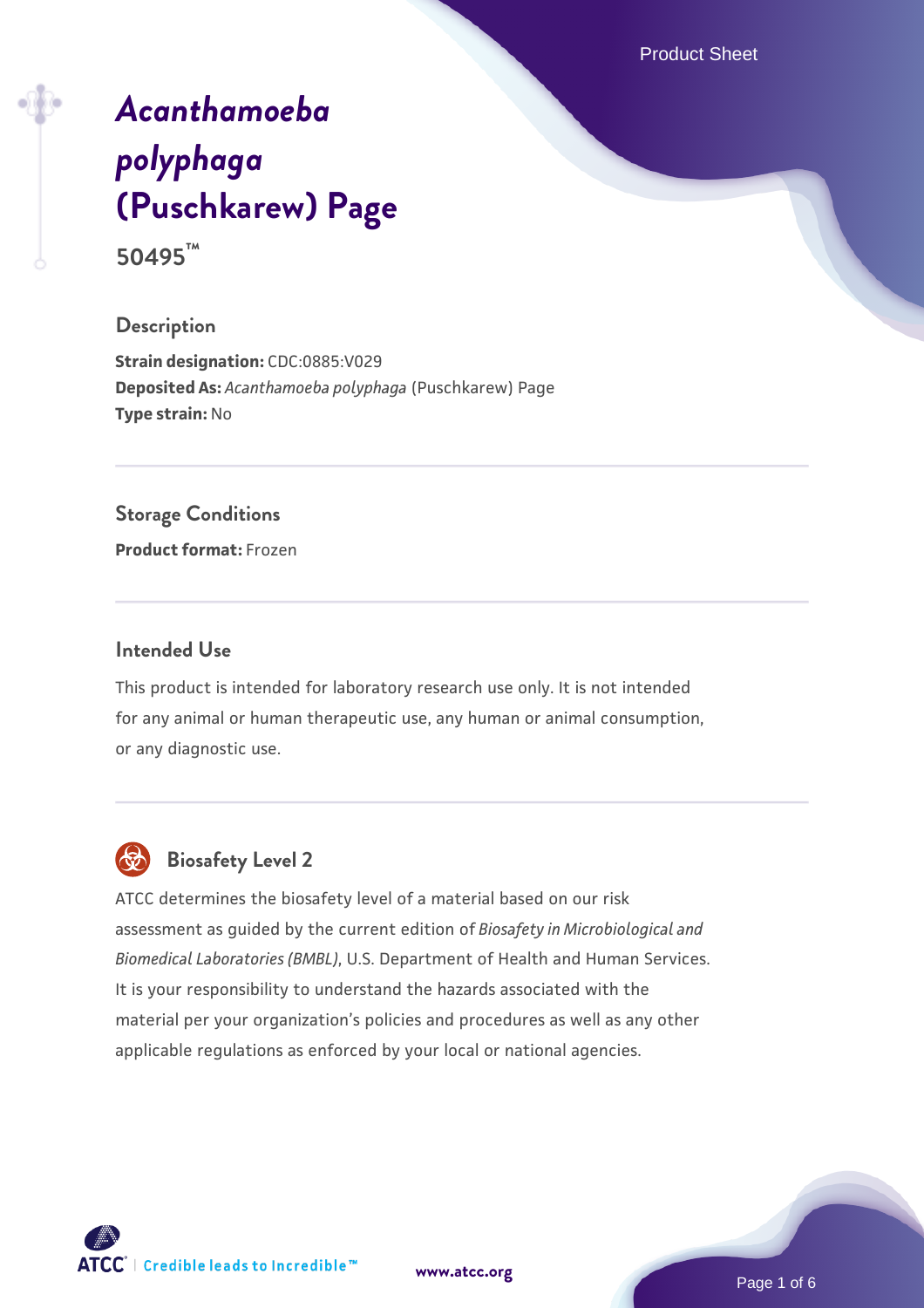## *[Acanthamoeba polyphaga](https://www.atcc.org/products/50495)* [\(Puschkarew\) Page](https://www.atcc.org/products/50495) Product Sheet **50495**

ATCC highly recommends that appropriate personal protective equipment is always used when handling vials. For cultures that require storage in liquid nitrogen, it is important to note that some vials may leak when submersed in liquid nitrogen and will slowly fill with liquid nitrogen. Upon thawing, the conversion of the liquid nitrogen back to its gas phase may result in the vial exploding or blowing off its cap with dangerous force creating flying debris. Unless necessary, ATCC recommends that these cultures be stored in the vapor phase of liquid nitrogen rather than submersed in liquid nitrogen.

# **Certificate of Analysis**

For batch-specific test results, refer to the applicable certificate of analysis that can be found at www.atcc.org.

# **Growth Conditions**

**Medium:**  [ATCC Medium 712: PYG w/ Additives](https://www.atcc.org/-/media/product-assets/documents/microbial-media-formulations/7/1/2/atcc-medium-712.pdf?rev=7a3975f3ced8477999762ca76164fb74) **Instructions for complete medium:** ATCC Medium 712 **Temperature:** 25°C **Culture system:** Axenic

## **Handling Procedures**

## **Culture maintenance:**

1. When the culture is at or near peak density, vigorously agitate the culture.

2. Transfer approximately 0.25 ml to a fresh tube or flask containing 5 ml of fresh ATCC medium 712.





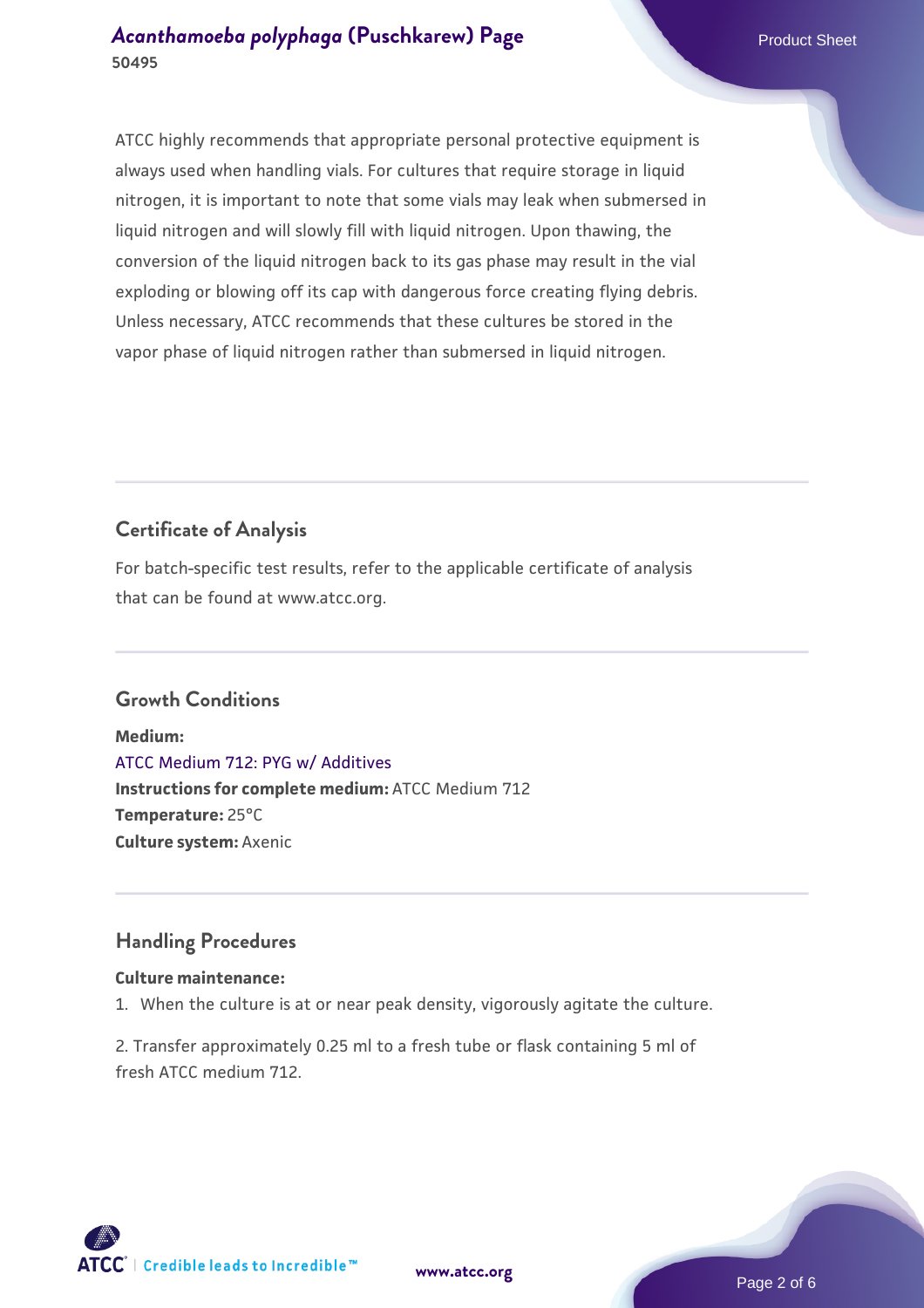3. Screw the caps on tightly and incubate at 25°C (incubate test tubes at a 15° horizontal slant).

4. The amoebae will form an almost continuous sheet of cells on the bottom surface of the flask or test tube. Repeat steps 1-3 at 10-14 d intervals.

#### **Cryopreservation:**

1. To achieve the best results set up cultures with several different inocula (e.g. 0.25 ml, 0.5 ml, 1.0 ml). Harvest cultures and pool when the culture that received the lowest inoculum is at or near peak density.

2. If the cell concentration exceeds the required level do not centrifuge, but adjust the concentration to between 2 x  $10^6$  and 2 x  $10^7$ cysts/ml with fresh medium. If the concentration is too low, centrifuge at 600 x g for 5 min and resuspend the pellet in the volume of fresh medium required to yield the desired concentration.

3. While cells are centrifuging prepare a 15% (v/v) solution of sterile DMSO as follows: Add the required volume of DMSO to a glass screw-capped test tube and place it in an ice bath. Allow the DMSO to solidify. Add the required volume of refrigerated medium. Dissolve the DMSO by inverting the tube several times.

 \*NOTE: If the DMSO solution is not prepared on ice, an exothermic reaction will occur that may precipitate certain components of the medium.

4. Mix the cell preparation and the DMSO in equal portions. Thus, the final concentration will be between  $10^6$  and  $10^7$  cells/ml and 7.5% (v/v) DMSO. The time from the mixing of the cell preparation and DMSO stock solution before the freezing process is begun should be no less than 15 min and no longer than 30 min.

5. Dispense in 0.5 ml aliquots into 1.0 - 2.0 ml sterile plastic screw-capped cryules (special plastic vials for cryopreservation).

6. Place the vials in a controlled rate freezing unit. From room temperature cool at -1°C/min to -40°C. If the freezing unit can compensate for the heat of fusion, maintain rate at  $-1^{\circ}C/min$  through the heat of fusion. At -40 $^{\circ}C$ plunge into liquid nitrogen. Alternatively, place the vials in a Nalgene 1°C



**[www.atcc.org](http://www.atcc.org)**

Page 3 of 6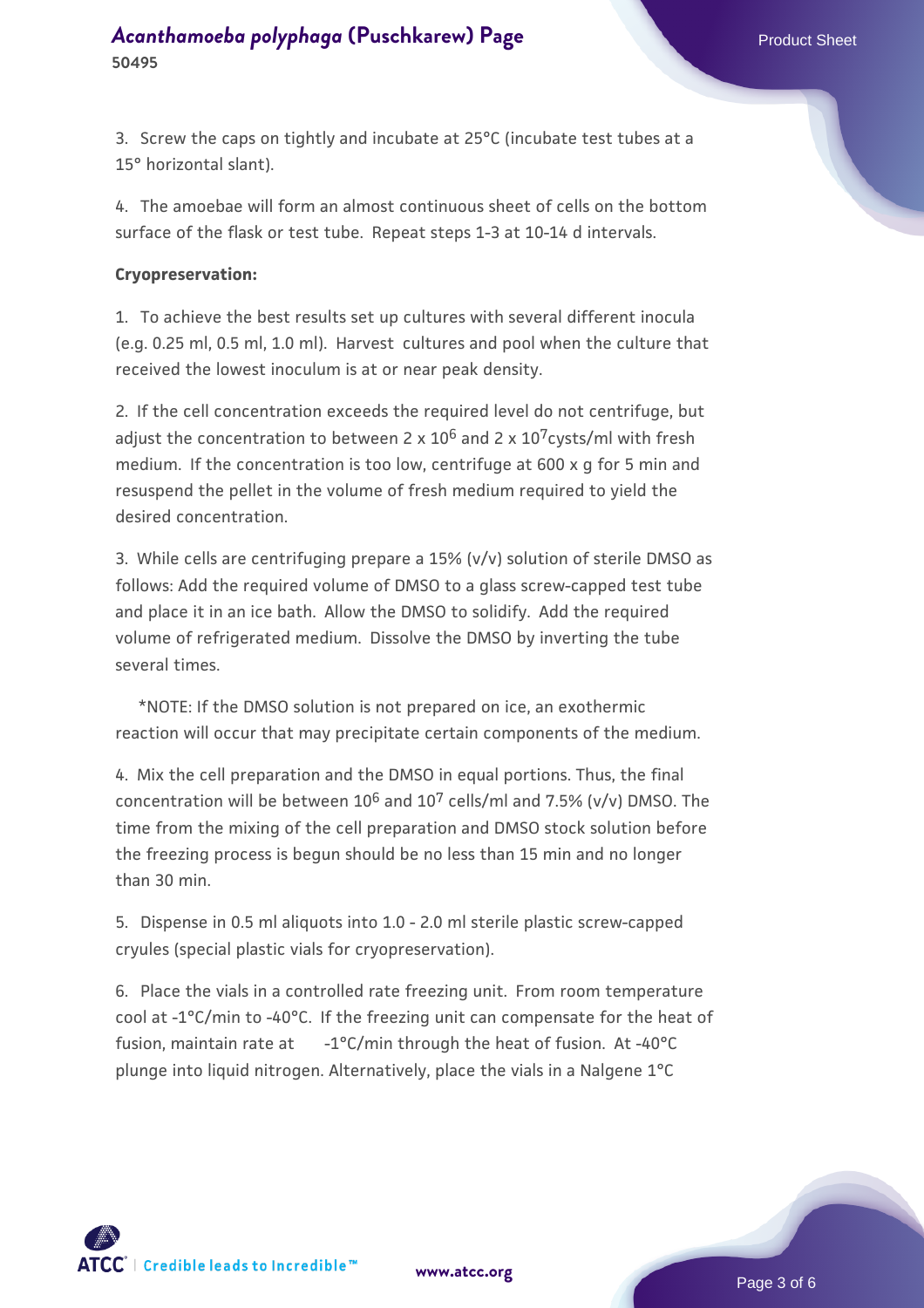# *[Acanthamoeba polyphaga](https://www.atcc.org/products/50495)* [\(Puschkarew\) Page](https://www.atcc.org/products/50495) Product Sheet **50495**

freezing apparatus. Place the apparatus at -80°C for 1.5 to 2 hours and then plunge ampules into liquid nitrogen. (The cooling rate in this apparatus is approximately

 $-1$ °C/min.)

7. The frozen preparations are stored in either the vapor or liquid phase of a nitrogen freezer.

8. To establish a culture from the frozen state place an ampule in a water bath set at 35°C (2-3 min). Immerse the vial just sufficient to cover the frozen material. Do not agitate the vial.

9. Immediately after thawing, aseptically remove the contents of the ampule and inoculate into 5 ml of fresh ATCC medium 712 in a T-25 tissue culture flask or plastic 16 x 125 mm screw-capped test tube. Incubate at 25°C.

# **Material Citation**

If use of this material results in a scientific publication, please cite the material in the following manner: *Acanthamoeba polyphaga* (Puschkarew) Page (ATCC 50495)

# **References**

References and other information relating to this material are available at www.atcc.org.

# **Warranty**

The product is provided 'AS IS' and the viability of ATCC<sup>®</sup> products is warranted for 30 days from the date of shipment, provided that the customer has stored and handled the product according to the information

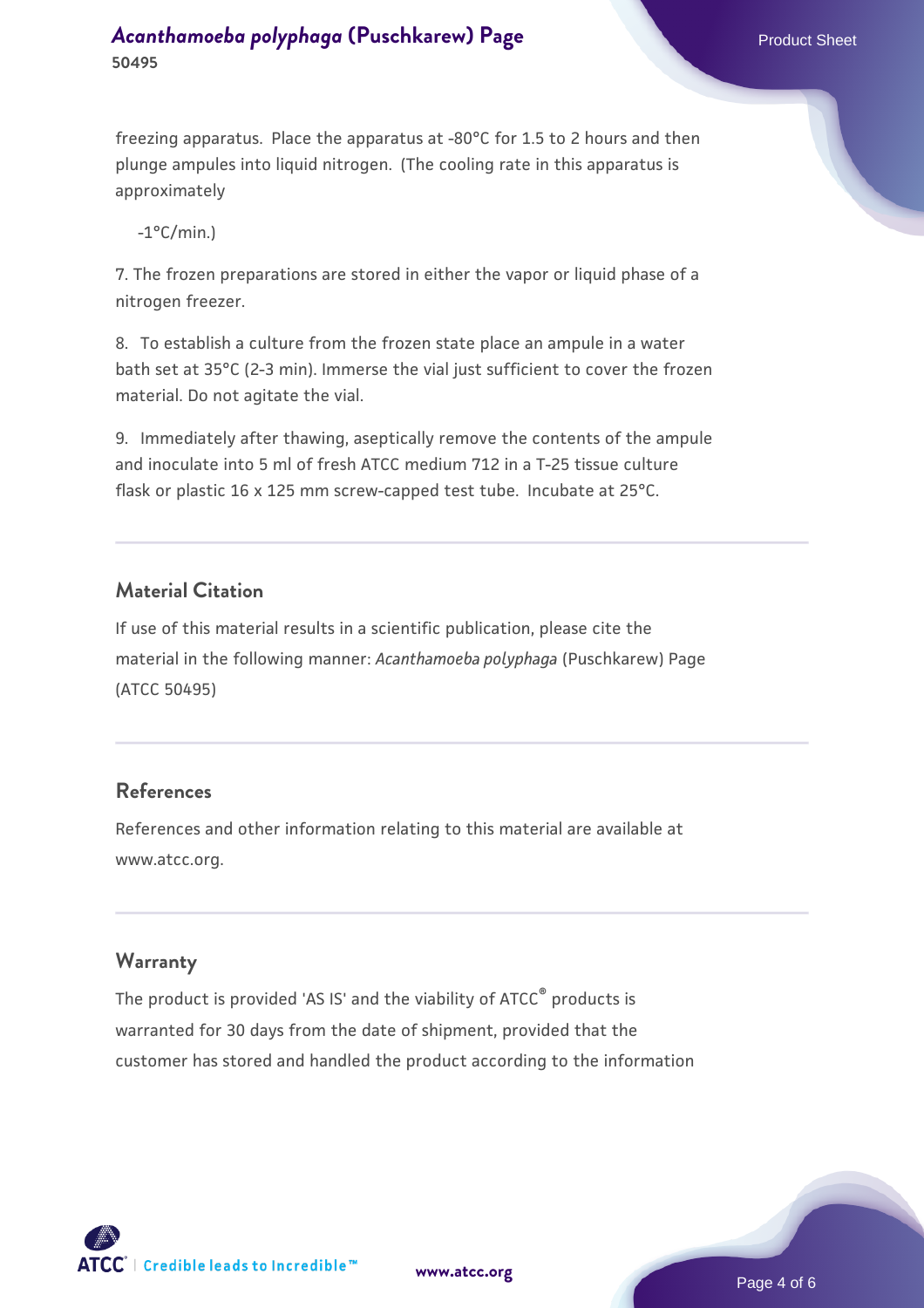# *[Acanthamoeba polyphaga](https://www.atcc.org/products/50495)* [\(Puschkarew\) Page](https://www.atcc.org/products/50495) Product Sheet **50495**

included on the product information sheet, website, and Certificate of Analysis. For living cultures, ATCC lists the media formulation and reagents that have been found to be effective for the product. While other unspecified media and reagents may also produce satisfactory results, a change in the ATCC and/or depositor-recommended protocols may affect the recovery, growth, and/or function of the product. If an alternative medium formulation or reagent is used, the ATCC warranty for viability is no longer valid. Except as expressly set forth herein, no other warranties of any kind are provided, express or implied, including, but not limited to, any implied warranties of merchantability, fitness for a particular purpose, manufacture according to cGMP standards, typicality, safety, accuracy, and/or noninfringement.

## **Disclaimers**

This product is intended for laboratory research use only. It is not intended for any animal or human therapeutic use, any human or animal consumption, or any diagnostic use. Any proposed commercial use is prohibited without a license from ATCC.

While ATCC uses reasonable efforts to include accurate and up-to-date information on this product sheet, ATCC makes no warranties or representations as to its accuracy. Citations from scientific literature and patents are provided for informational purposes only. ATCC does not warrant that such information has been confirmed to be accurate or complete and the customer bears the sole responsibility of confirming the accuracy and completeness of any such information.

This product is sent on the condition that the customer is responsible for and assumes all risk and responsibility in connection with the receipt, handling, storage, disposal, and use of the ATCC product including without limitation taking all appropriate safety and handling precautions to minimize health or environmental risk. As a condition of receiving the material, the customer agrees that any activity undertaken with the ATCC product and any progeny or modifications will be conducted in compliance with all applicable laws,



**[www.atcc.org](http://www.atcc.org)**

Page 5 of 6